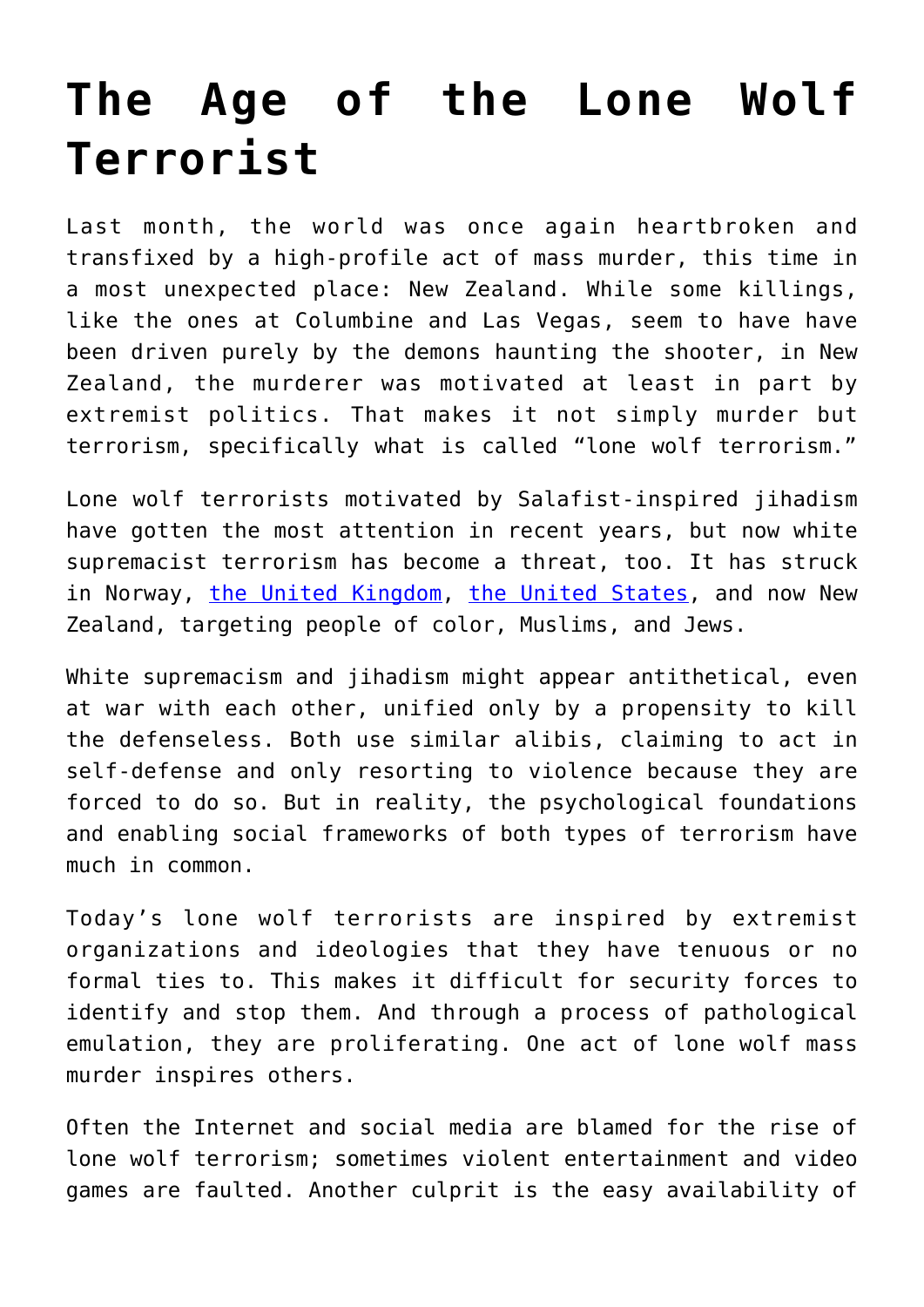the tools of mass murder, whether semi-automatic weapons or explosives made from readily available materials. More recently, blame has fallen on some political leaders for mainstreaming extremist ideas. In fact, all of these factors are only a small part of the picture. The roots of the phenomenon lie deeper in the tensions and pathologies of our time.

In 1893, French sociologist Émile Durkheim introduced the concept of *anomie*,which he defined as "a condition in which society provides little moral guidance to individuals." For a range of reasons, we live in an epoch of anomie, as traditional authority structures of all types, from religious institutions to news broadcasts to political leaders, have become less effective at instilling and enforcing ethical norms and at providing a structure for individual meaning, self-identification, and belonging. This has particularly affected young men, who generally need structures outside the family and want to see themselves as heroic protectors of something. The result is a dark pool of people—mostly young men—who, without traditional authority structures, have become lost, angry, and alienated.

The vast majority eventually outgrow this. Some find nonpathological structures of which they are able to see themselves as heroic protectors. Others deflect their anger and alienation via an alternative framework, whether as an athlete or sports fan, or through entertainment like video games and superhero movies, or through a network of friends. Some find fulfillment in faith. Some turn to gang membership. But a few cannot manage or redirect their anger and alienation and choose instead to politicize it. Some of these are drawn to extremist ideologies. A small number with particularly demanding demons turn to violence.

Lone wolf terrorists inspired by jihadism and white supremacism are not only driven by a common psychological foundation—they also construct similar frameworks for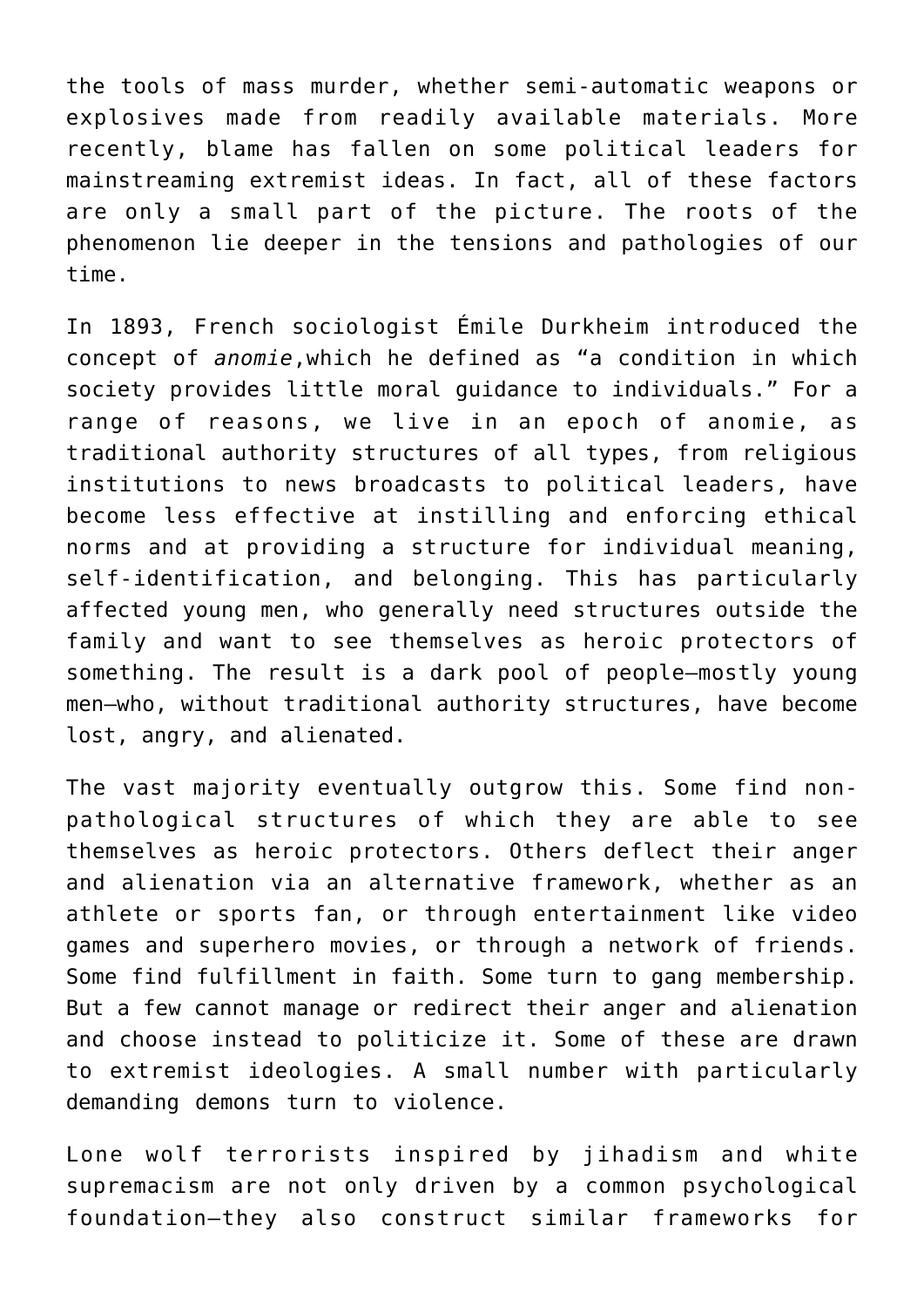understanding the world and conceptualizing how to address what they see as threats to the identity group they have chosen. Both types are motivated by myths and caricatures, often obtained from the Internet or social media. They share a bizarre belief that their nation or the world is on the verge of an outright war between what they define as their own group and their enemies, and that a high-profile act of mass murder is all that's needed to spark that conflict. This idea has been repeated over and over again by violent extremists, from Charles Manson, Timothy McVeigh, and Osama bin Laden to today's lone wolf terrorists. Their shared motivational framework leads them to think in parallel, using the same twisted ideas and delusional logic.

The key question is what can be done. Many lone wolf terrorists are stopped before they commit mass murder, so part of the palliative is resourcing, integrating security services, and encouraging the public to share information with law enforcement when someone they know—even a family member—exhibits symptoms of violent extremism. Better controls on the weapons that allow a terrorist to maximize the number of people they are able to kill before stopped also make sense, though that isn't a full solution.

It would also help if political and thought leaders avoided rhetoric that demonizes people or encourages "othering," but even this wouldn't entirely solve the problem.

In the broadest sense, if violent extremism and the lone wolf terrorism it sometimes generates is a result of anomie, then the solution is to reconstruct authority structures. Young people—particularly young males—need identity and a sense of belonging to something larger than themselves, a way to feel heroically protective. They need a system to channel anger and aggression into something both satisfying and positive. They need a way to distinguish positive information from the false and malignant.